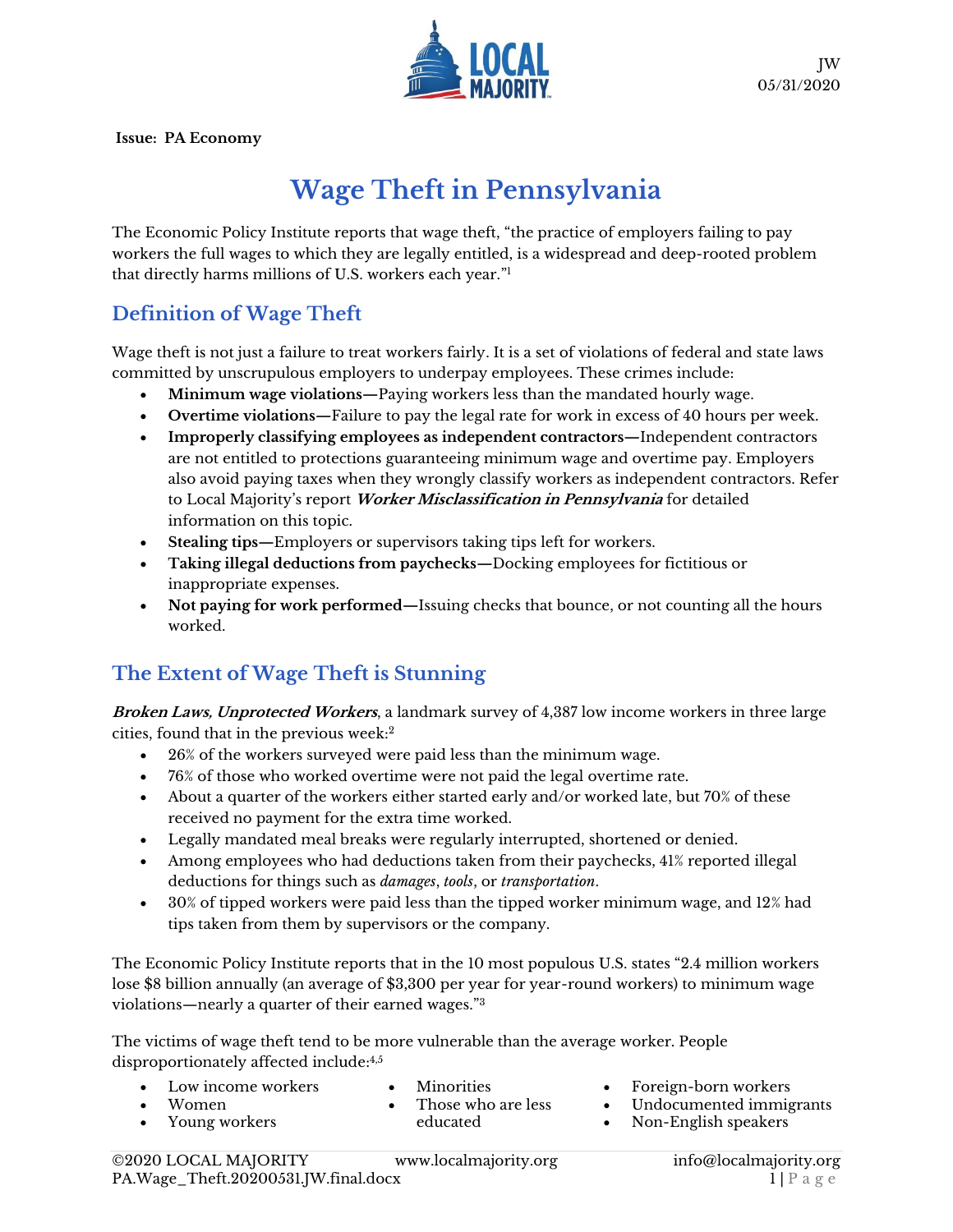

Notably, even less vulnerable groups are significantly affected. The Economic Policy Institute reports that "the majority of workers with reported wages below the minimum wage [i.e., victims of one of the more common forms of wage theft] are over 25 and are native-born U.S. citizens, nearly half are white, more than a quarter have children, and just over half work full time."<sup>6</sup>

Although largely invisible, the total value of wage theft dwarfs property crimes in the U.S.7,8 For example, there were 292,074 robberies in the U.S. in 2012 (e.g., (street muggings, bank robberies, convenience store hold-ups). These resulted in total losses of \$341 million—a drop in the bucket compared to the more than \$15 billion that workers are estimated to lose to minimum wage violations alone in just one year.<sup>9</sup>

#### **Wage Theft Losses Compared with Property Crimes** (Adapted from Wikipedia article on wage theft. Property crime data from FBI reports for 2012. Projection of losses from all forms of wage theft from the Economic Policy Institute.)60 Losses in \$ Billions **Losses in \$ Billions** 40 20

Burglary (\$4.1B)

Larceny (\$5.3B)

Wage Theft (~\$50B)

In its 2018 report **Grand Theft Paycheck: The Large Corporations Shortchanging Their Workers' Wages,** the group Good Jobs First highlights the surprising levels of wage theft at some of America's most respected corporations.<sup>10</sup> After analyzing 1,200 wage theft cases brought against large companies since 2000, the authors stated, "Our findings make it clear that wage theft goes far beyond sweatshops, fast-food outlets and retailers. It is built into the business model of a substantial portion of Corporate America [...] These cases, in which employers have paid out a total of \$8.8 billion in back wages and penalties, involve occupations ranging from cashiers and security guards to financial advisors and pharmaceutical sales representatives."<sup>11</sup> The most penalized companies during this time (virtually all of which operate in Pennsylvania) were:

Robberies (\$341M)

Auto Theft (\$3.8B)

 $\theta$ 

#### **Wage Theft Penalties Paid Between 2000 and 2018<sup>12</sup>**

| Walmart               | \$1,408,901,183 | Citigroup                                | \$110,005,835 |
|-----------------------|-----------------|------------------------------------------|---------------|
| FedEx                 | \$502,165,827   | Cerberus Capital Mgmt.*<br>\$103,494,221 |               |
| Bank of America       | \$381,499,089   | Farmers Insurance<br>\$102,909,208       |               |
| Wells Fargo           | \$205,403,723   | Microsoft                                | \$102,855,841 |
| <b>IPMorgan Chase</b> | \$160,459,643   | Morgan Stanley                           | \$102,695,000 |
| <b>State Farm</b>     | \$140,000,000   | <b>Novartis</b>                          | \$99,199,443  |
| AT&T                  | \$139,390,011   | <b>UBS</b>                               | \$97,239,652  |
| <b>UPS</b>            | \$138,077,624   | Oracle                                   | \$92,268,000  |
| <b>ABM</b> Industries | \$128,599,312   | Sycamore Partners Mgmt.**                | \$89,480,288  |
| Tenet Healthcare      | \$127,216,654   | CVS Health                               | \$87,691,026  |
| Allstate              | \$122,000,000   | Rite Aid                                 | \$78,007,420  |
| Ecolab                | \$111,288,882   | Tyson Foods                              | \$75,119,297  |
|                       |                 | *Parent of Albertson's and Safeway       |               |

\*\*Parent of Staples and other retailers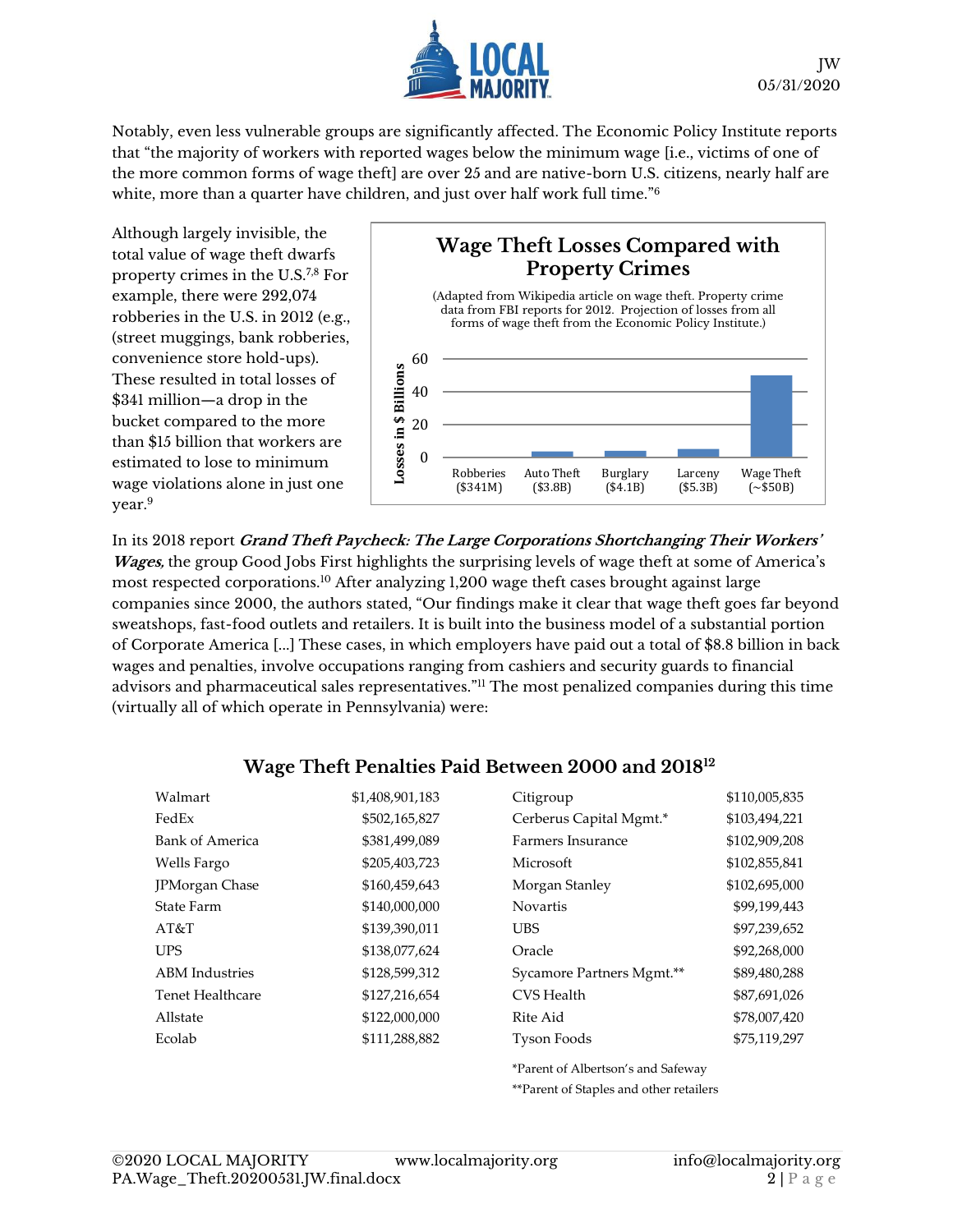

## **Wage Theft is Rampant in Pennsylvania**

In 2006, a Philadelphia jury ordered Walmart to pay 186,000 Pennsylvania workers \$187 million for wages illegally withheld over an eight-year period (*Braun, et.al., v. Wal-Mart Stores, Inc*). The Pennsylvania Supreme Court affirmed the judgment in 2014, and in 2016 the U.S. Supreme Court declined to review the case. By then, with interest, Walmart was required to pay the workers and their lawyers \$224 million.<sup>13</sup>

Unfortunately, the Walmart case was not an isolated example. According to a report by Temple University, each week in Pennsylvania almost 400,000 workers are paid less than the minimum wage; workers statewide lose between \$19 million and \$32 million in unpaid wages; and more than 300,000 workers are cheated out of overtime pay.<sup>14</sup> The report cites other disturbing facts:

- "40% of workers surveyed in Philadelphia's restaurant industry worked 'off-the-clock' without pay."
- $\mathrm{``}9\%$  of Pennsylvania workers are misclassified as independent contractors."
- "…minimal penalties [under Pennsylvania law] do not serve as a sufficient deterrent for employers who engage in wage theft."

Moreover, Pennsylvania law does not protect workers who file complaints from retaliation by their employers. 15

# **Wage Theft Harms All Pennsylvanians**

**Workers**–Wage theft is certainly harmful to the mostly low-wage workers who are direct victims. **Broken Laws, Unprotected Workers** reported significant harm to workers' incomes: "More than two-thirds (68%) of our sample experienced at least one pay-related violation in the previous work week. The average worker lost \$51, out of average weekly earnings of \$339. Assuming a full-time, fullyear work schedule, we estimate that these workers lost an average of \$2,634 annually due to workplace violations, out of total earnings of \$17,616. That translates into wage theft of 15% of earnings."<sup>16</sup>

**Competing Businesses**–Companies that play by the rules and pay workers fairly are competitively disadvantaged versus companies that cheat. 17

**Local Economies**–Low-income workers tend to spend additional income on food and needed services. The money stolen from workers is taken out of the communities where those workers live, and local businesses suffer a loss of revenue. <sup>18</sup>

**State and Local Governments**–Wage theft results in underpaid taxes, workers' compensation premiums, and unemployment insurance premiums. Worker misclassification alone is estimated to cost the Pennsylvania's Unemployment Compensation Fund more than \$200 million each year.<sup>19</sup> Moreover, wage theft pushes more people into poverty, thereby increasing the need for state and local assistance programs. The Economic Policy Institute states that eliminating minimum wage violations alone "would lift  $31\%$  of those in poverty above the poverty line." $^{20}$ 

**All Pennsylvanians**–Pervasive, unpunished wage theft erodes confidence in society and government, and undercuts faith in the rule of law.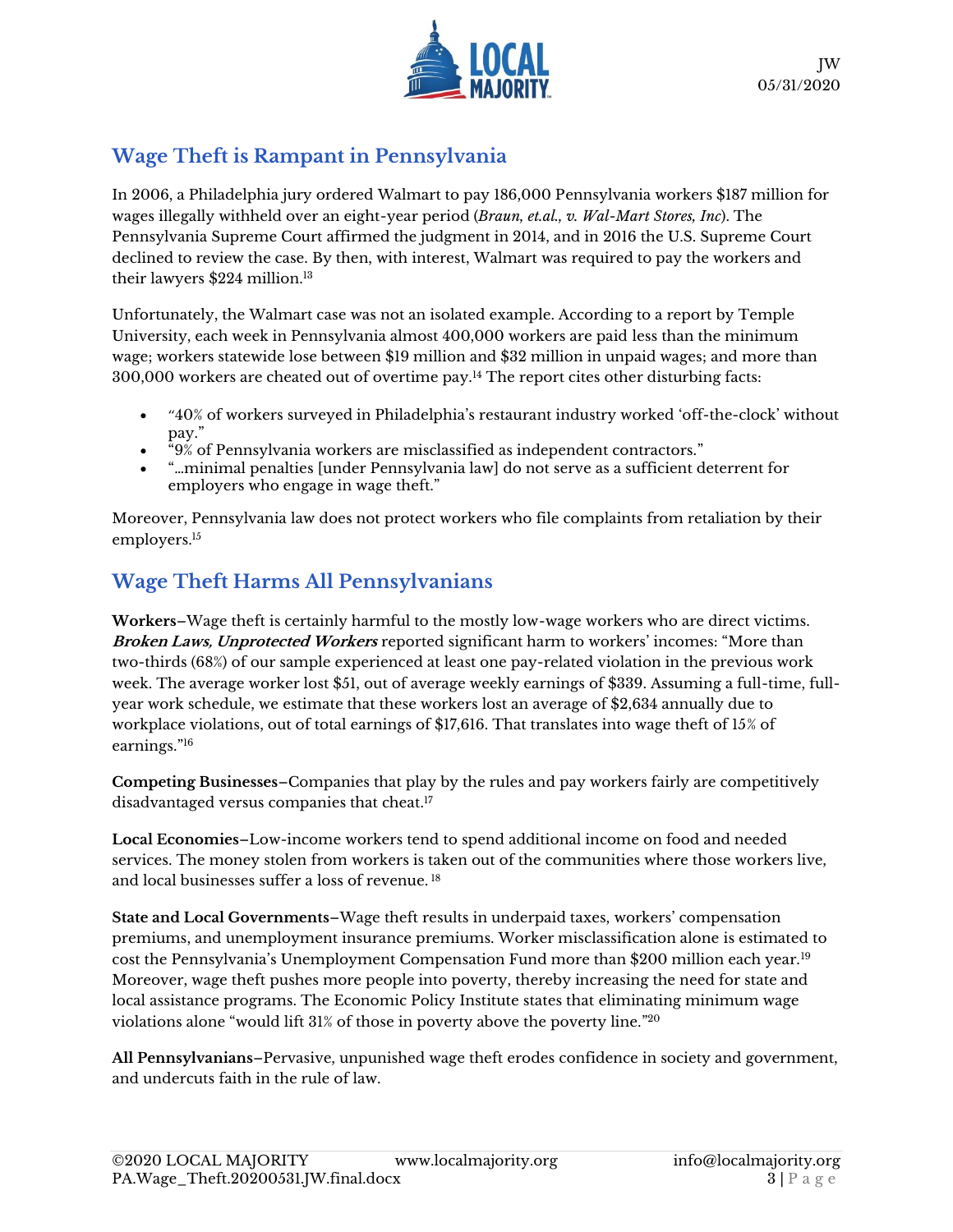

### **PA Wage Theft Protections are Weak, but Solutions are Available**

In its 2020 publication **Enforcing Wins by Philly Workers: Transforming Laws on Paper into Real Change**, Temple University Law School made clear that many jurisdictions across America have begun to seriously address wage theft.<sup>21</sup> This has been achieved by (1) encouraging workers to report problems, (2) aggressively investigating violations, and (3) ensuring penalties are sufficient to discourage violations. Pennsylvania falls short in each of these three areas, but remedies are available. According to the Temple report, the key ingredients of successful anti-wage theft programs are:

**Partnerships with Trusted Community Organizations.** Because victims of wage theft (predominately workers of color, lower income workers and immigrants) are often distrustful of government, enforcement agencies should invest in relationships with community organizations known to be supportive of these workers. These organizations can educate workers on their rights and give them confidence to advocate for themselves. Cities have led the way on forming these partnerships, with Seattle, San Francisco, Chicago and Minneapolis at the forefront. Success requires investing both time and money (Seattle alone budgets \$1.5 million per year for this). $^{22}$ 

Such partnerships are mostly missing in Pennsylvania, but the legislature could create incentives to enable enforcement agencies to form partnerships both statewide and locally.

**Advisory Boards** made up of employers and employees can advise government agencies on how to best support both industry and workers. Such boards have proven effective addressing a wide range of worker/business issues, including wage theft. Boards in Minneapolis and Seattle provide particularly good examples.<sup>23</sup>

Pennsylvania does not have a wage theft advisory board, but could readily form one. In doing so, it should empower this board to hold hearings and make recommendations to the legislature.

**Anti-Retaliation Protections**–Retaliation (including unlawful firing) against workers who file wage theft complaints is common.<sup>24</sup> Not surprisingly, this reduces workers' willingness to step forward. Confidentiality is the most powerful tool for protecting workers from retaliation. Allowing agencies to investigate an entire workplace based on a credible individual complaint also tends to protect complainants by further obscuring their identities.

Pennsylvania law doesn't always protect workers' identities when filing wage theft complaints, nor does it allow for anonymous wage complaints. Such protections should become state law. Illegal retaliation should be a separate violation, with fines that are separate from and in addition to those for wage theft.

**Adequate Investigative Resources**–Agencies charged with investigating wage theft must be adequately staffed and have the other resources needed to identify and pursue employers who steal from their workers. In 2018, Seattle's labor agency had a budget of \$6.6 million and a staff of 28; San Francisco's corresponding budget was \$6.3 million and its staff of 27 included 22 investigators.<sup>25</sup>

According to Nadia Hewka, a Senior Attorney at Community Legal Services of Philadelphia ("CLS"), the resources allocated to investigate wage theft in Pennsylvania are woefully insufficient.<sup>26</sup> In Pennsylvania the enforcement of laws related to wage theft falls to the Bureau of Labor Law Compliance ("the Bureau"), which is part of the Department of Labor and Industry. As of April 2020 the Bureau had 27 investigators for the entire state; four more slots were unfilled. <sup>27</sup> Adding to their existing workload, in October these investigators will also be tasked with enforcing PA's E-Verify law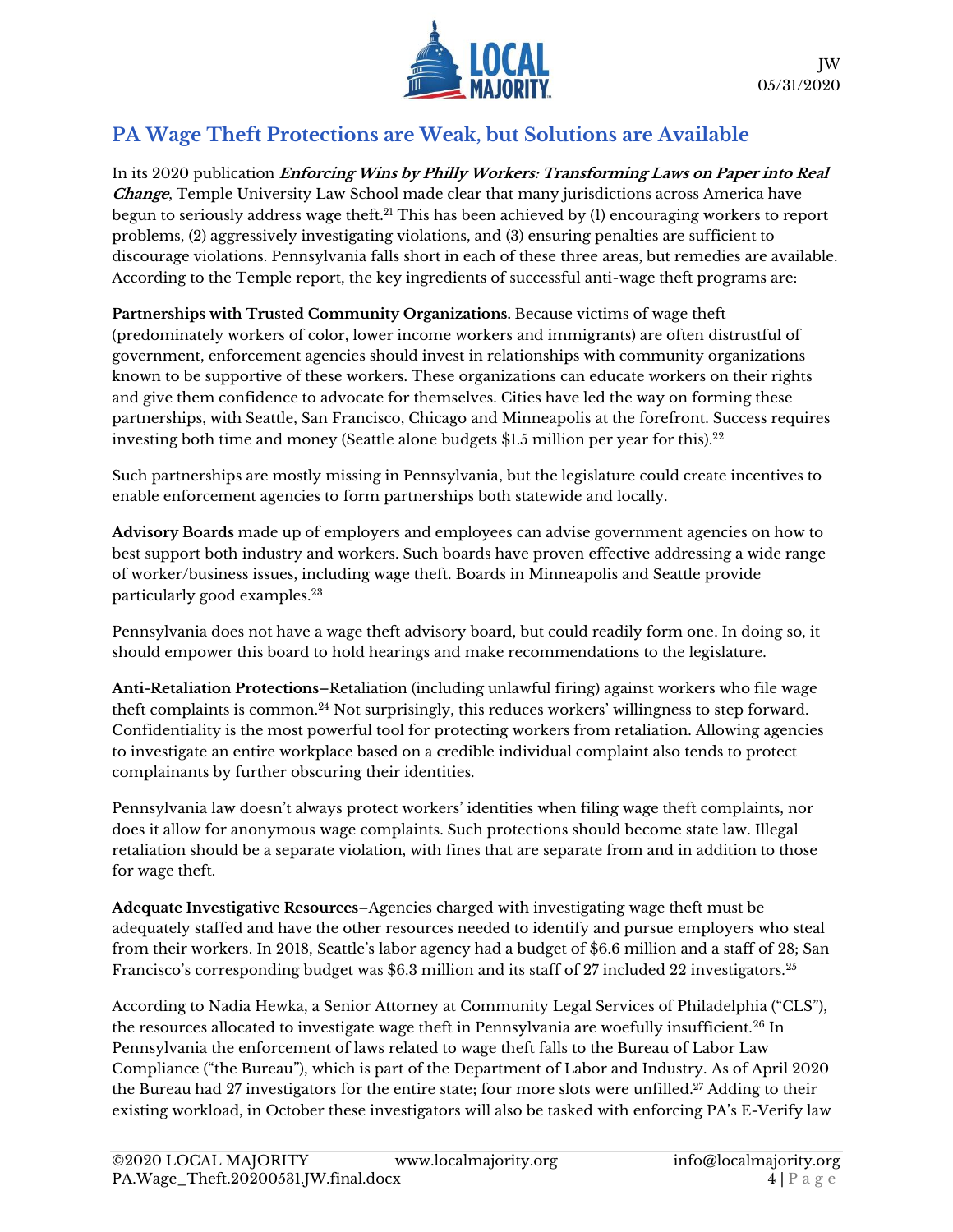

in the construction industry, a responsibility that would seem to make it more difficult to build trusted relationships with many of the workers most susceptible to wage theft

Pursuing a wage theft case requires that a Bureau representative go in person to a court in the county where the violation occurred. As a result, it can take six months to get a response to a wage theft complaint in Pennsylvania.<sup>28</sup> Pennsylvania should dramatically increase enforcement staffing. Additionally, the Bureau should be empowered to levy administrative fines without going to court.

**Affirmative Enforcement**–Unscrupulous employers often reason that even if they get caught occasionally, wage theft in the normal course of business still makes economic sense. To address this, many jurisdictions allow investigations based solely on recognized patterns of wage theft in certain industries or by individual employers. Pennsylvania law allows this in some cases, but not for cases related to the non-payment of wages. Changing this would empower Bureau investigators to pursue known or reasonably suspected violators.

**Meaningful Penalties**–Jennifer Lee, a professor at Temple Law School and the co-legal director of Temple's Sheller Center for Social Justice, notes that if penalties are insignificant some employers will conclude that cheating their employees pays off. Conversely, prevention of wage theft is more likely if guilty employers are required to pay accumulated stolen wages plus fines, penalties or liquidated damages equal to 100% to 200% of the amounts stolen. Beyond this, some jurisdictions (including Philadelphia) can punish serious offenders by revoking business permits or licenses, by publicizing the names of offending employers to create a reputational penalty, or by giving all workers the power to place a "wage lien" on employer assets to facilitate the collection of judgments.<sup>29</sup> (Construction workers can already use liens to ensure payments are made.)

In Pennsylvania penalties are limited to 25% of the wages owed or \$500, and criminal wage theft fines are limited to \$300.<sup>30</sup> To become a meaningful deterrent, these must be increased substantially. CLS recommends increasing this to 200% of wages or \$1,000. CLS also endorses making each week of unpaid wages a separate violation (current law is unclear on this point); enabling wage liens; and ensuring wage theft violators (not taxpayers) cover the cost of investigations via incremental fines.

#### **Indicated Action**

Republican majorities in the House and Senate have repeatedly stymied efforts to amend or replace the laws that address wage theft in Pennsylvania, primarily The Minimum Wage Act and the Wage Payment and Collection Law. <sup>31</sup> Appendix 1 lists myriad bills related to wage theft that have been introduced in the 2019-2020 Regular Session by Democrats; in every case these have been referred to House or Senate committees, where they will likely die at the end of this year.

Given that the amounts stolen via wage theft far exceed all other thefts combined, and that wage theft reduces government revenues, increases social service expenses, cheats the most vulnerable, puts honest companies at a disadvantage and weakens local economies, it is essential that Pennsylvania strengthen its laws to allow aggressive investigation, prosecution and punishment of wage theft.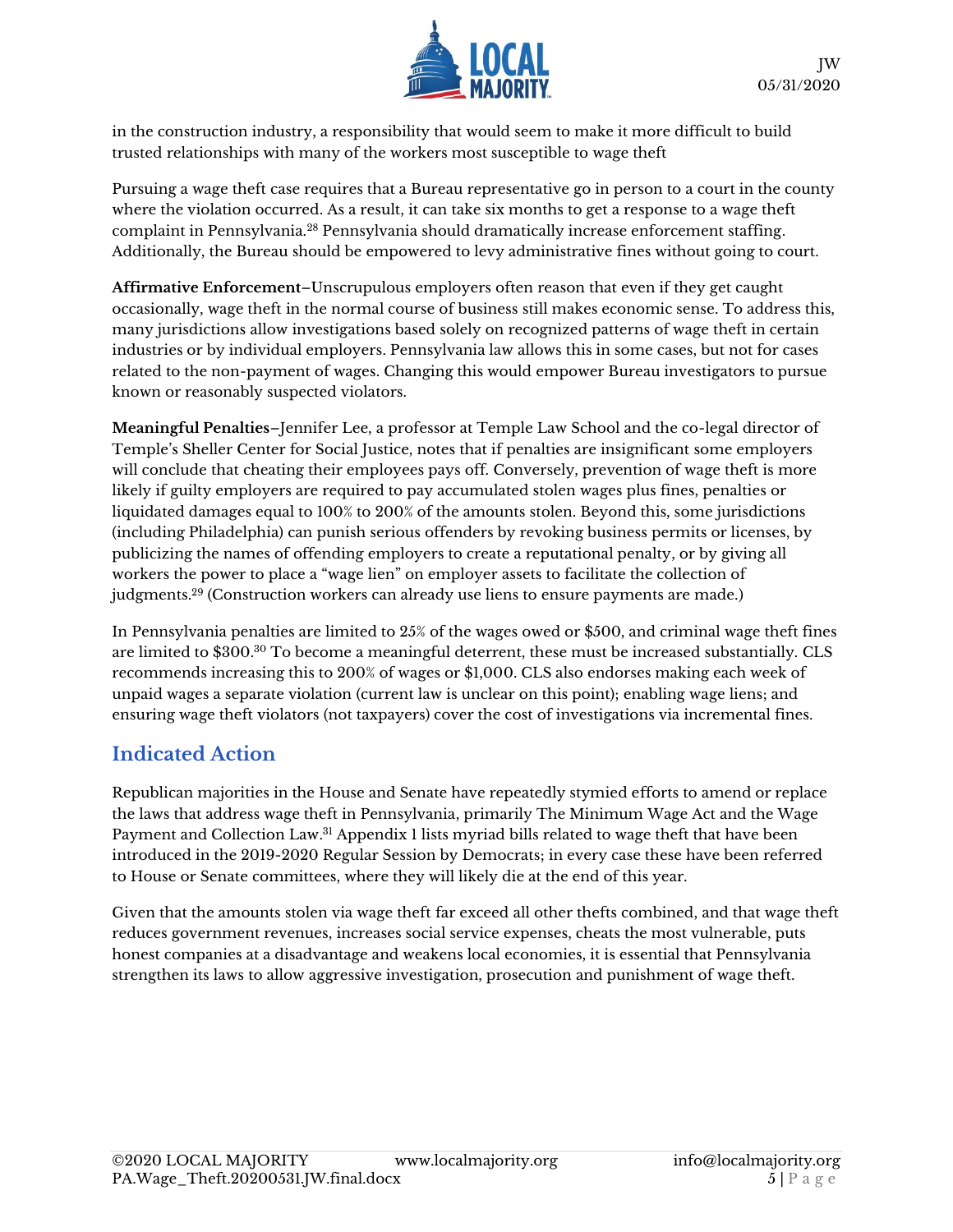

# **Exhibit I: Bills Addressing Wage Theft in the 2019-2020 Regular Session of the Pennsylvania Legislature**

#### **Senate Bills**

| Bill#        | Short Title <sup>32</sup>                                                                                                                                                                                                                                                                                                                              | Sponsor                   | <b>Most Recent Action</b>                                           |
|--------------|--------------------------------------------------------------------------------------------------------------------------------------------------------------------------------------------------------------------------------------------------------------------------------------------------------------------------------------------------------|---------------------------|---------------------------------------------------------------------|
| <b>SB75</b>  | An Act amending the Wage Payment and<br>Collection Law, further providing for definitions;<br>providing for duty of department to report;<br>further providing for civil remedies and penalties,<br>for liquidated damages and for criminal penalties;<br>providing for employer liability; and establishing<br>the Wage Enforcement Fund.             | Tartaglione<br>(Dem SD2)  | Ref. to Labor and<br><b>Industry Committee</b><br>January 23, 2019  |
| SB 721       | An Act amending the Equal Pay Law, further<br>providing for definitions, for wage rates and for<br>collection of unpaid wages.                                                                                                                                                                                                                         | Santarsiero<br>(Dem SD10) | Ref. to Labor and<br><b>Industry Committee</b><br>June 6, 2019      |
| <b>SB38</b>  | An Act amending the Equal Pay Law, further<br>providing for wage rates and for collection of<br>unpaid wages.                                                                                                                                                                                                                                          | Schwank<br>(Dem SD11)     | Ref. to Labor and<br><b>Industry Committee</b><br>January 11, 2019  |
| <b>SB12</b>  | An Act amending The Minimum Wage Act of<br>1968, further providing for definitions and for<br>minimum wages; providing for gratuities; further<br>providing for enforcement and rules and<br>regulations, for penalties and for civil actions;<br>repealing provisions relating to preemption; and<br>providing for taxpayer savings and reinvestment. | Tartaglione<br>(Dem SD2)  | Ref. to Labor and<br><b>Industry Committee</b><br>March 22, 2019    |
| <b>SB813</b> | An Act amending the Minimum Wage Act of<br>1968, further providing for definitions, for<br>minimum wages and for civil actions.                                                                                                                                                                                                                        | Leach<br>(Dem SD17)       | Ref. to Labor and<br><b>Industry Committee</b><br>August 7, 2019    |
| SB504        | An Act amending the Equal Pay Law, further<br>providing for definitions, for wage rates and for<br>collection of unpaid wages.                                                                                                                                                                                                                         | Tartaglione<br>(Dem SD2)  | Ref. to Labor and<br><b>Industry Committee</b><br>April 3, 2019     |
| <b>SB79</b>  | An Act amending The Minimum Wage Act of<br>1968, further providing for definitions; providing<br>for Federal compliance; and further providing for<br>minimum wages and for exemptions.                                                                                                                                                                | Tartaglione<br>(Dem SD2)  | Ref. to Labor and<br><b>Industry Committee</b><br>November 22, 2019 |

#### **House Bills**

| <b>HB850</b> | An Act amending the Equal Pay Law, further<br>providing for definitions, for wage rates and for<br>collection of unpaid wages.                                                            | <b>Sims</b><br>(Dem HD182) | Ref. to Labor and<br><b>Industry Committee</b><br>April 2, 2019  |
|--------------|-------------------------------------------------------------------------------------------------------------------------------------------------------------------------------------------|----------------------------|------------------------------------------------------------------|
| HB1215       | An Act amending the Minimum Wage Act of<br>1968, further providing for definitions and for<br>minimum wages; providing for gratuities; further<br>providing for enforcement and rules and | Kim<br>(Dem HB103)         | Ref. to Labor and<br><b>Industry Committee</b><br>March 22, 2019 |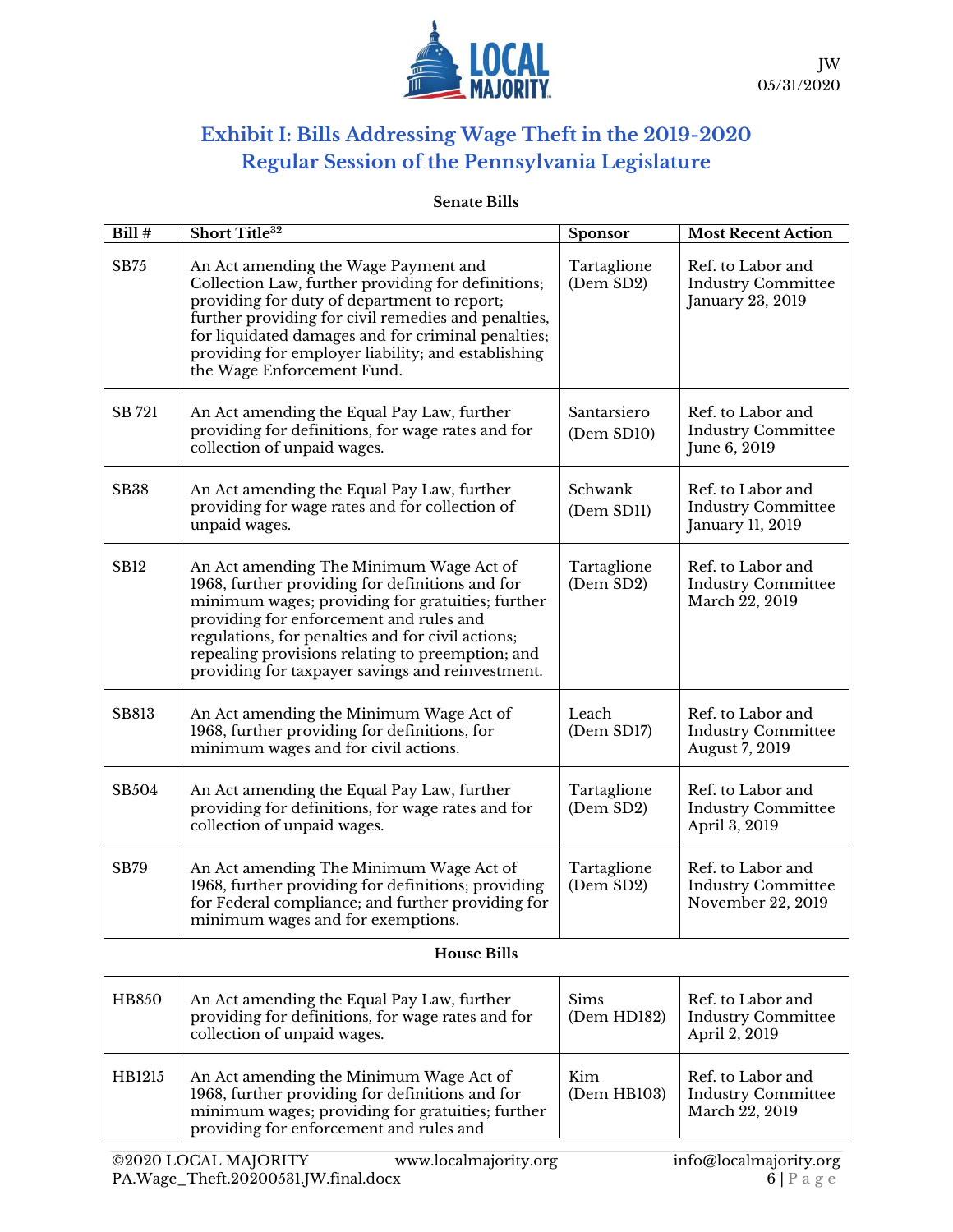

|              | regulations, for penalties and for civil actions;<br>repealing provisions relating to preemption; and<br>providing for taxpayer savings and reinvestment.                                                                                                                                                                                                           |                              |                                                                    |
|--------------|---------------------------------------------------------------------------------------------------------------------------------------------------------------------------------------------------------------------------------------------------------------------------------------------------------------------------------------------------------------------|------------------------------|--------------------------------------------------------------------|
| HB405        | An Act amending the Minimum Wage Act of<br>1968, further providing for definitions and for<br>minimum wages; providing for tipped<br>employees; and further providing for exemptions.                                                                                                                                                                               | Nielson<br>(Dem HD174)       | Ref. to Labor and<br><b>Industry Committee</b><br>February 6, 2019 |
| <b>HB166</b> | An Act amending the Equal Pay Law, further<br>providing for definitions and for wage rates;<br>providing for additional violations; further<br>providing for collection of unpaid wages and for<br>penalties; and establishing the Equal Pay<br>Commission.                                                                                                         | Donatucci<br>(Dem HD185)     | Ref. to Labor and<br><b>Industry Committee</b><br>January 28, 2019 |
| HB2243       | An Act amending the Construction Workplace<br>Misclassification Act, further providing for<br>improper classification of employees, for<br>administrative penalties, for stop-work orders, for<br>certain agreement prohibited and for use of<br>penalty funds.                                                                                                     | Harkins<br>(Dem HD1)         | Ref. to Labor and<br><b>Industry Committee</b><br>January 22, 2020 |
| HB2215       | An Act providing for criteria for independent<br>contractors in the application-based service<br>industry and for the powers and duties of the<br>Department of Labor and Industry and the<br>Secretary of Labor and Industry; and imposing<br>penalties.                                                                                                           | <b>Burgos</b><br>(Dem HD197) | Ref. to Labor and<br><b>Industry Committee</b><br>January 14, 2020 |
| HB718        | An Act amending the Construction Workplace<br>Misclassification Act, further providing for<br>improper classification of employees.                                                                                                                                                                                                                                 | Snyder<br>(Dem HD50)         | Ref. to Labor and<br><b>Industry Committee</b><br>April 5, 2019    |
| HB717        | An Act amending the Construction Workplace<br>Misclassification Act, further providing for<br>administrative penalties, for stop-work orders, for<br>certain agreement prohibited and for use of<br>penalty funds.                                                                                                                                                  | Mullery<br>(Dem HD119)       | Ref. to Labor and<br><b>Industry Committee</b><br>April 5, 2019    |
| HB715        | An Act amending the Construction Workplace<br>Misclassification Act, further providing for<br>independent contractors. ["This bill addresses<br>misclassification in the construction industry by<br>further specifying that a worker would only be<br>considered an independent contractor if the<br>written contract is project-specific and time-<br>specific."] | Galloway<br>(Dem HD140)      | Ref. to Labor and<br><b>Industry Committee</b><br>April 5, 2019    |
| HB173        | An Act amending the Construction Workplace<br>Misclassification Act, further providing for<br>improper classification of employees and for<br>criminal penalties.                                                                                                                                                                                                   | Caltagirone<br>(Dem HD127)   | Ref. to Labor and<br><b>Industry Committee</b><br>January 28, 2019 |